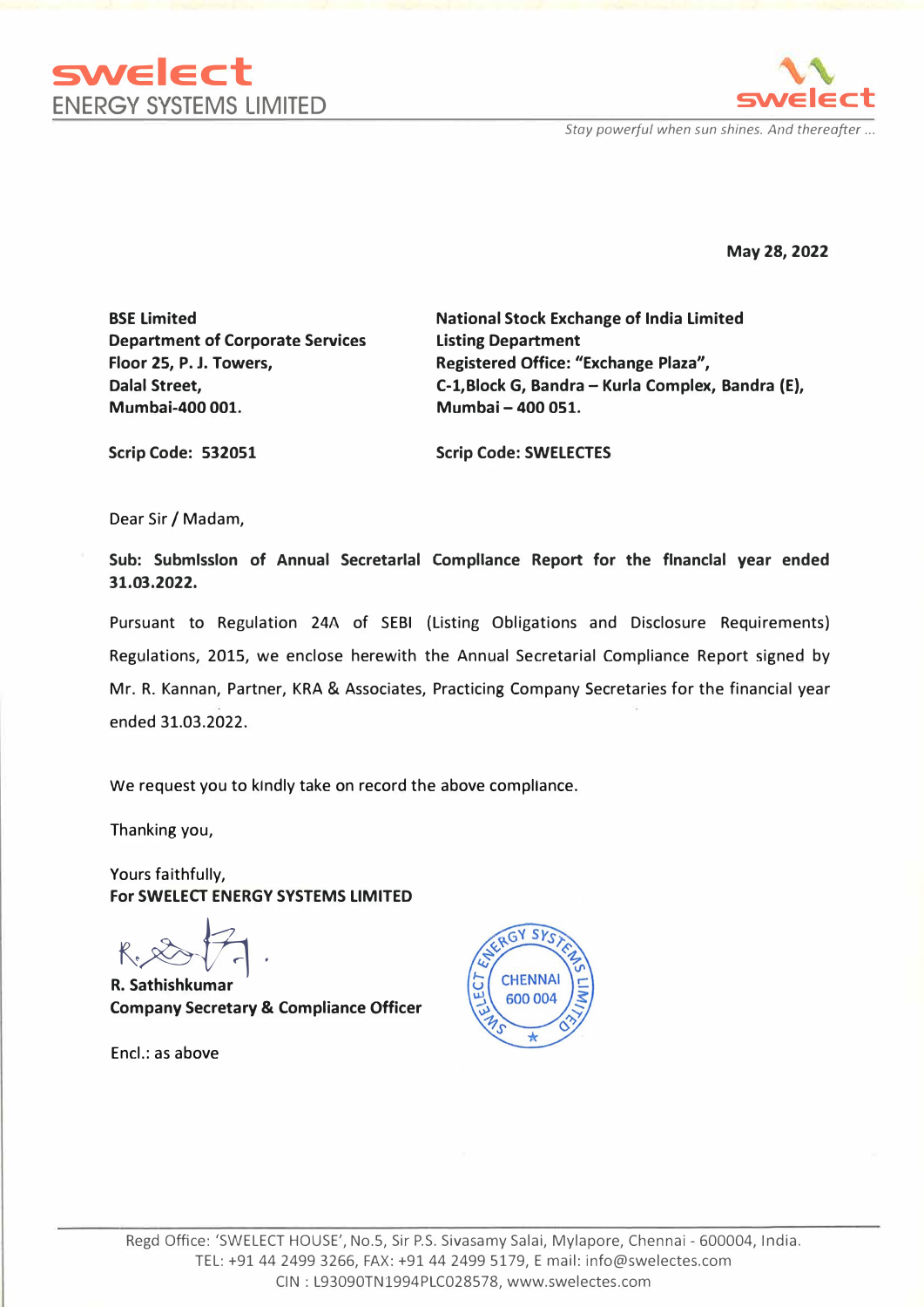# **KRA & ASSOCIATES PRACTICING COMPANY SECRETARIES**

### **PARTNERS**

## **OS R.KANNAN**

**OS AISHWARYA** 

### **SRI SANKARA GURUKRIPA ILLAM**

Regd OFF. : No. 6A, 10th Street, New Colony, Adambakkam, Chennai - 600 088 E-mail : gkrkgram@yahoo.in Ph: 044 - 4355 9396

#### **SECRET ARIAL COMPLIANCE REPORT OF SWELECT ENERGY SYSTEMS LIMITED FOR THE YEAR ENDED 31/03/2022**

We, **KRA** & **ASSOCIATES, Practicing Company Secretaries** h<sup>a</sup>ve examined:

- <sup>a</sup>) <sup>a</sup>ll the documents and records made <sup>a</sup>vail<sup>a</sup>ble to us, and expl<sup>a</sup>n<sup>a</sup>tion provided by **SWELECT ENERGY SYSTEMS LIMITED ("the listed entity"),**
- b) the filings/ submissions m<sup>a</sup>de by the listed entity to the stock exch<sup>a</sup>nges,
- c) website of the listed entity,
- d) any other document/ filing, <sup>a</sup>s m<sup>a</sup>y be relevant, which h<sup>a</sup>s been relied upon to m<sup>a</sup>ke this certification.

for the year ended **31/03/2022** in respect of compliance with the provisions of:

- <sup>a</sup>) The Securities and Exchange Bo<sup>a</sup>rd of India Act, 1992 ("SEBI Act") <sup>a</sup>nd the Regul<sup>a</sup>tions, circul<sup>a</sup>rs, guidelines issued thereunder; a<sup>n</sup>d
- b) The Securities Contracts (Regulation) Act, 1956 ("SCRA"), rules m<sup>a</sup>de there under <sup>a</sup>nd the Regulations, circulars, guidelines issued thereunder by the Securities and Exchange Bo<sup>a</sup>rd of Indi<sup>a</sup>("SEBT");

The specific Regulations, whose provisions and the circul<sup>a</sup>rs/ guidelines issued thereunder, h<sup>a</sup>ve been examined, include:

- a) Securities and Exchange Board of India (Listing Obligations and Disclosure Requirements) Regulations, 2015;
- b) Securities and Exchange Board <sup>†</sup> of India (Substantial Acquisition of Shares and Takeovers) Regulations, 2011;<br>c) Securities and Exchange Board of India (Prohibition of Insider Trading) Regulations, 2015;
- 1
- d) Securities and Exchange Board of India (Depositories and Participants) Regulations, 2018;<br>1) Regulations, 20 f 8; the property of the property of the property of the property of the property of the pr
- e) Any other regulations as applicable and circulars/ guidelines issued there under; and based on the above examination,  $\lim_{n \to \infty}$

We hereby report that, during the Review Period  $\frac{1}{2}$  **I**  $\frac{1}{2}$ 

- a) the listed entity has complied with the provisions of the above Regulations and circulars
- 
- be uidelines' issued thereunder, except in respect of matters specified below: -<br>in the Securities specified below: 1 **I** J **[I<: . �!...'., I !** I I' **11,, '** 1 I ' •' **l I. �l '**

| Sl.No. | Compliance Requirement<br>(Regulations/circulars/ guidelines <sup>113</sup> )<br>$\frac{2.5}{100}$ including specific clause) | Deviations | Observations' Remarks of the<br><b>Practicing Company</b><br>Secretary |
|--------|-------------------------------------------------------------------------------------------------------------------------------|------------|------------------------------------------------------------------------|
|        | $\mathbf{v}$ = $\mathbf{c}$ $\mathbf{u}$ .<br>we he Regulated as<br>Secondles up J-                                           |            | An an Alant College                                                    |

San allafier produ

 $\zeta_{\rm eff}$  is a  $\zeta_{\rm eff}$  . .

- the ligted entity has maintained proper records under the provisions of the above Regulations and<br>eigenlared unidelines issued thereunder insofer as it enneared for above Regulations and  $\vdots$
- circulars/guidelines issued thereunder insofar as it appears from our examination of those records.

l 1. Exercities and the details of actions taken against the listed entity/ its promoters/, directors/<br>material, subsidiaries either by SEBI or by Stock Exchanges (including promoters/, directors/ material, subsidiaries either by SEBI or by Stock Exchanges (including under the Standard<br>Operating Procedures issued by SEBI through various circulars) under the Standard ,

Regulations and circulars/ guidelines issued thereunder:

nind with<br>Turkiya

لانا الله عليه الثانية الثانية .<br>• السياس الثانية الثانية الثانية .

<.-�'I!' P1t) -; (.'I,, -,.. *lt!* • <sup>1</sup> **ii, ...** I,! :·•:( 1)-1

 $\mathbf{I}$ 

.. : ,.1.0P.���,qljlgl P:1 oc\;'d ures issue�,, P . S\_EBl through various circulars) under the <sup>a</sup>forG i A · Regulations and circulars/ guidelines issued thereunder: -----�...... , cts/  $\sqrt{2}$  $\sim$  $ANDA$ **, . ,., '• ·· · -1< c�.110·.��•>.: : :**  .. i ,e ·--r..t� I ·1 ·1 **' , <sup>I</sup>**